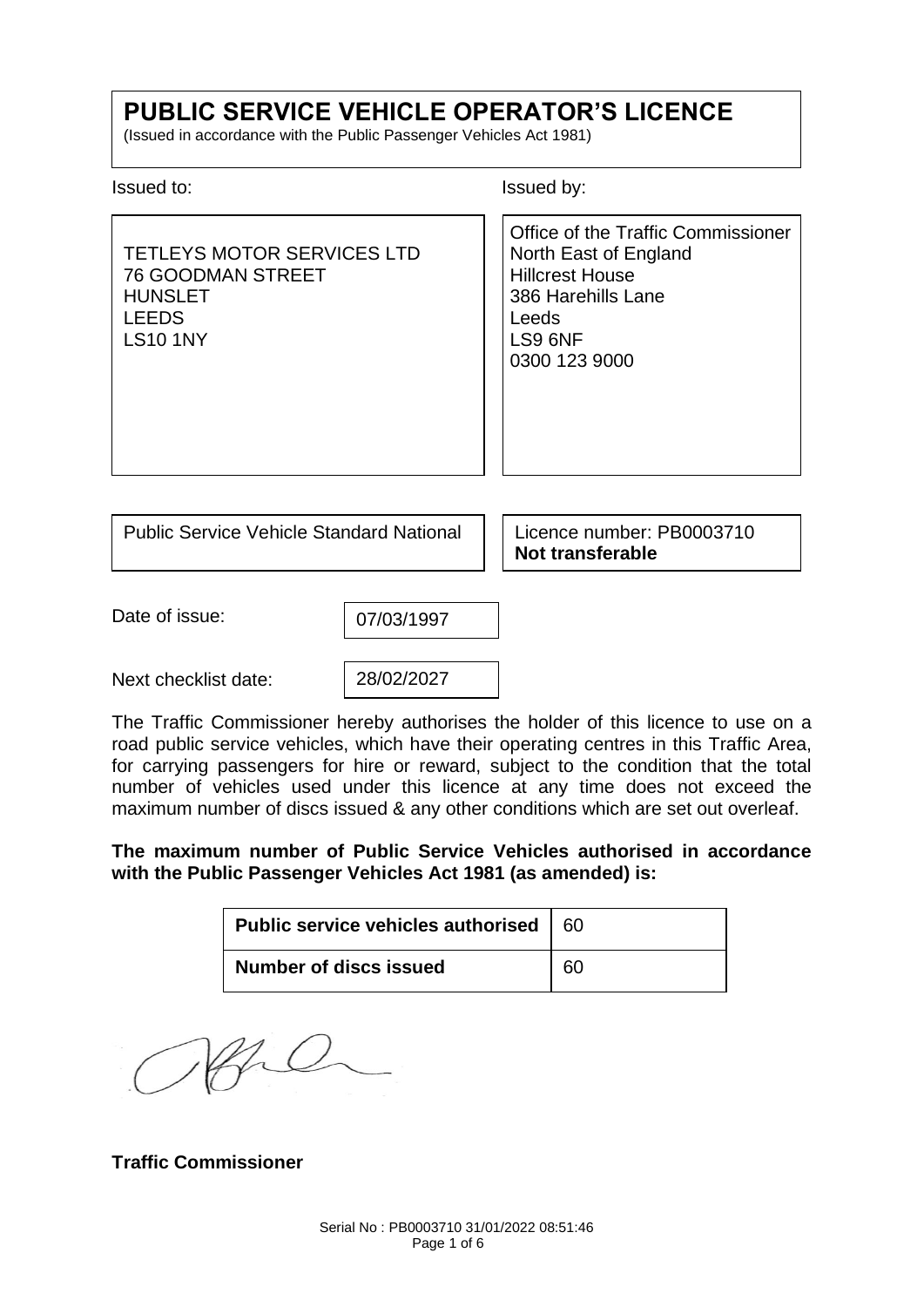## **Operating Centres**

| <b>Operating Centre:</b>                       | <b>Address:</b><br><b>76 GOODMAN STREET</b><br><b>HUNSLET</b><br><b>LEEDS</b> | <b>Vehicles</b> | 60 |
|------------------------------------------------|-------------------------------------------------------------------------------|-----------------|----|
|                                                | <b>LS10 1NY</b>                                                               |                 |    |
| <b>Conditions</b><br>or<br><b>Undertakings</b> |                                                                               |                 |    |

**Transport Manager(s)**

IAN TETLEY MICHAEL CROOKE DANIEL MILNES

#### **Conditions Attached to this Licence**

(if there are no restrictions/conditions, the section below will be left blank)

## **Undertakings Attached to the Licence**

(The undertakings, given or procured to be given by the licence holder, which were considered by the Traffic Commissioner to be material to the grant of the licence or to one or more subsequent variations to the licence.)

The licence holder shall make proper arrangements so that:

- (a) the laws relating to the driving and operation of vehicles used under the licence are observed;
- (b) the rules on driver's hours and tachographs are observed and proper records kept;
- (c) vehicles do not carry more than the permitted number of passengers;
- (d) vehicles, including hired vehicles, are kept in a fit and serviceable condition;
- (e) drivers report promptly any defects that could prevent the safe operation of vehicles, and that any defects are promptly recorded in writing; and
- (f) records are kept (for 15 months) of all safety inspections, routine maintenance and repairs to vehicles, and made available on request.

Vehicles with eight passenger seats or less will not be operated under the licence without the prior written agreement of the traffic commissioner who may require you to agree to certain undertakings.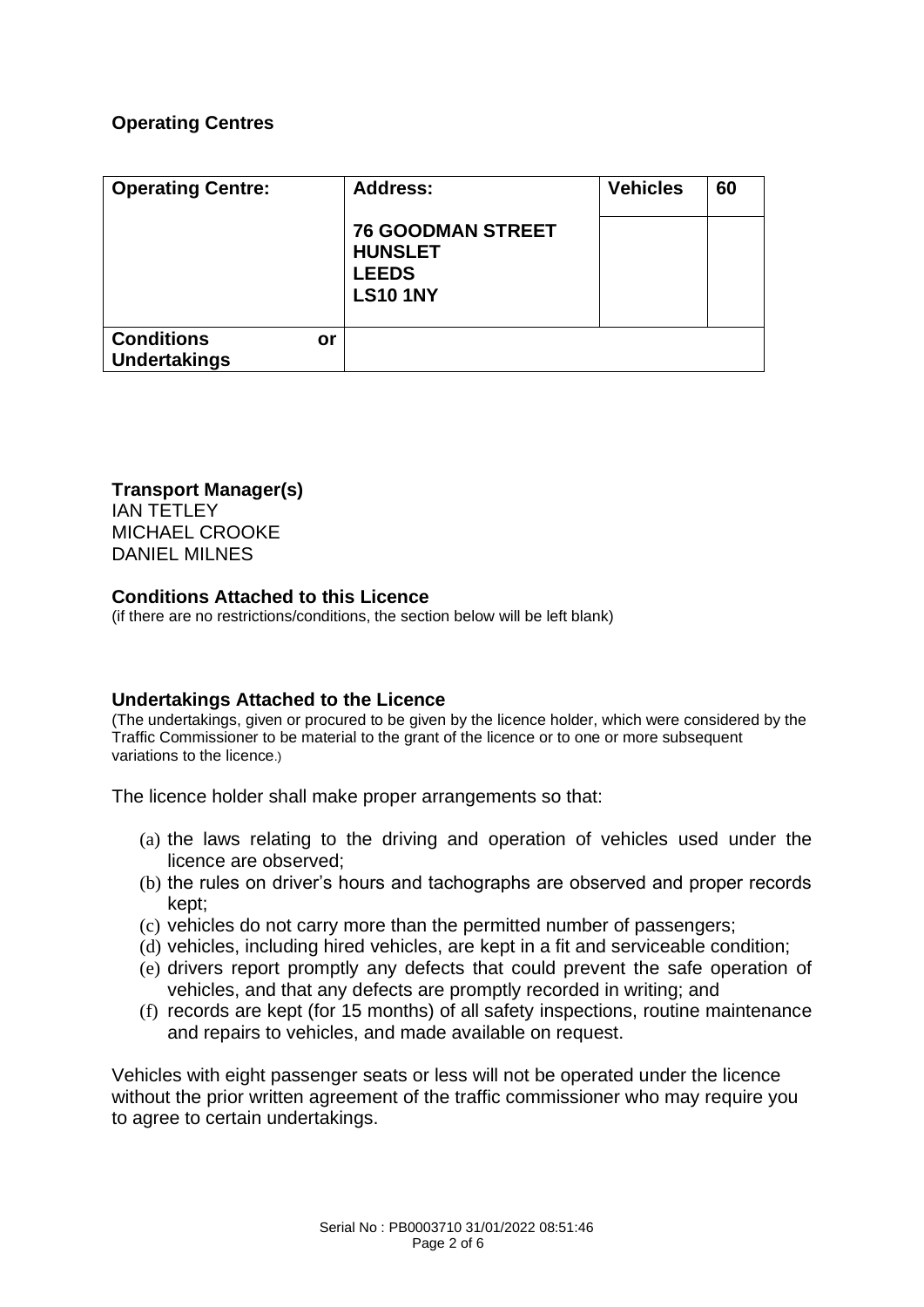Limousines and novelty type vehicles are not to be operated under this operator's licence.

# **Additional Undertakings Attached to the Licence**

(Any other undertakings on the licence given or procured to be given by the applicant. If there are none, this section will be left blank.)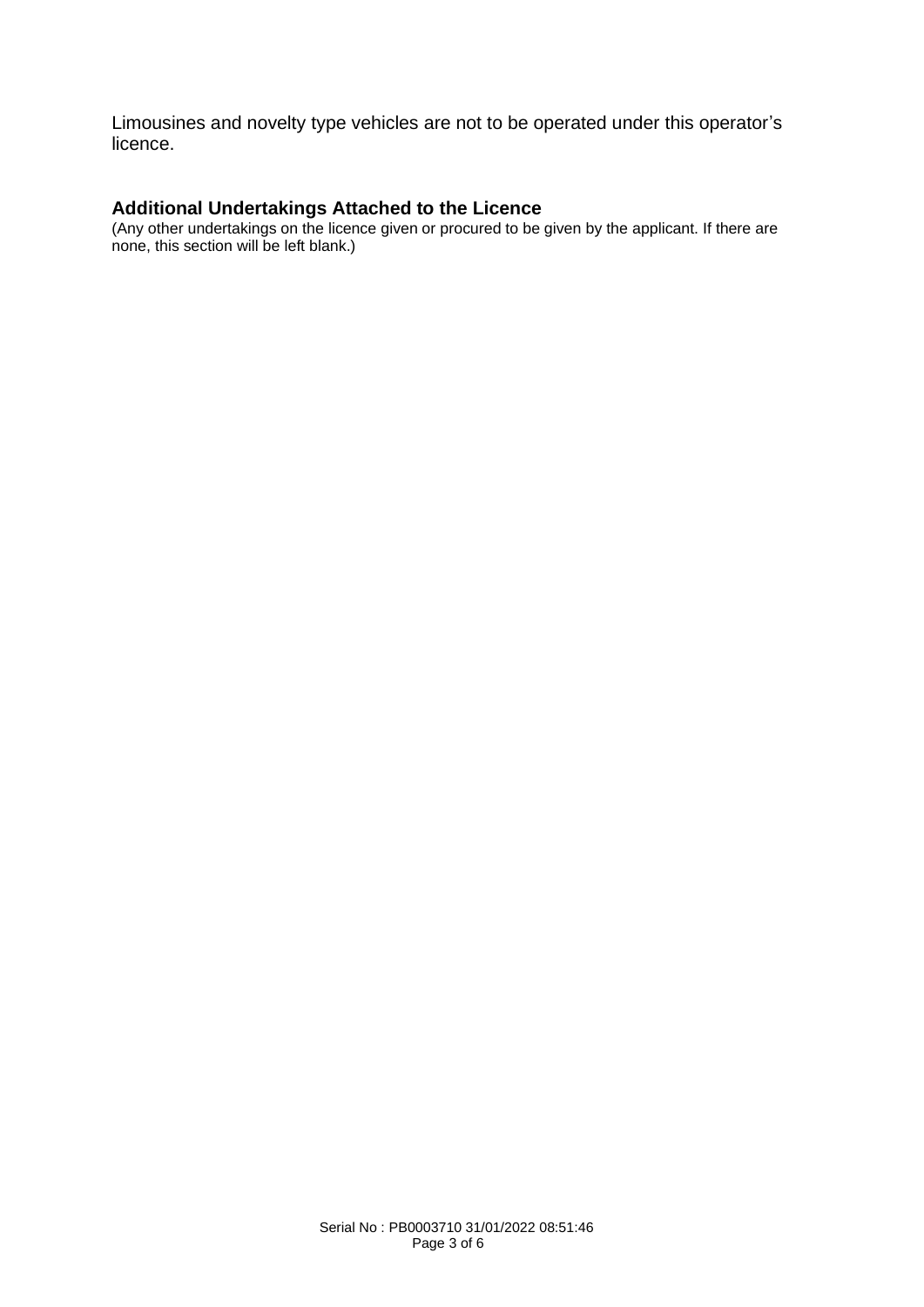# **1 Requirements of the Licence Holder – Standard Licence**

Under the provisions of Sections 19 and 20 of the Public Passenger Vehicles Act 1981 and the Public Service Vehicle (Operator's Licences) Regulations 1995, the holder of the licence is required to notify the traffic commissioner in writing within 28 days of any of the following change of circumstances or occurrences.

## **1) Change of circumstances**

In the event of changes to the following;

- a. a) business address (i.e. the effective address to which correspondence is to be sent);
- b. b) the requirement to have an effective and stable establishment in Great Britain, including the address of establishment or the requirement to have access to a vehicle;
- c. c) address(es) of operating centre(s);
- d. d) the arrangements for the inspection/maintenance of vehicles;
- e. e) ownership of the business including partnership arrangements and in the persons holding shares in a company, which cause a change in control of the company.

## **2) Transport manager**

In the event that any person named on the licence as a transport manager ceases to be employed as a transport manager for this licence

## **3) Bankruptcy or liquidation**

In the event of the bankruptcy or liquidation of the holder, or the sequestration of his estate or the entry into administration of the holder or the appointment of a receiver, manager or trustee of his road passenger transport business

## **4) Relevant convictions**

The holder of the licence shall notify the traffic commissioner in writing of

- a. a) any conviction of the holder of the licence;
- b. b) where the licence is held by persons in partnership of any conviction of each such person; and
- c. c) any conviction of any officer, employee or agent of the holder for an offence committed in the course of the holder's road passenger transport business.

For the purposes of section 19 (1) and (2) the issue of a fixed penalty notice or conditional offer under Part 3 of the Road Traffic Offenders Act 1988 is to be treated as a relevant conviction.

## **5) Occurrences which affect:**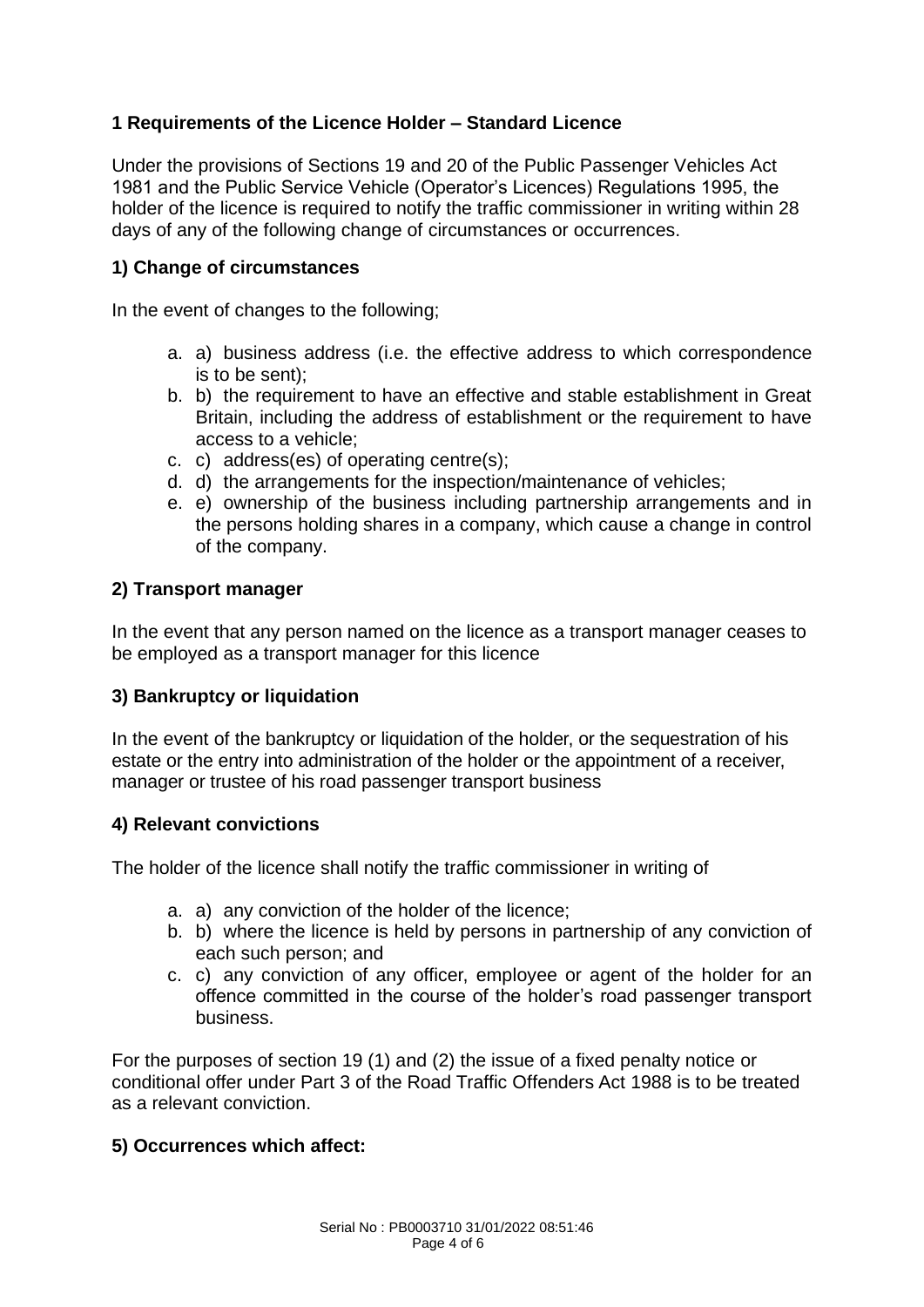The requirement to be of good repute;

The requirement to be of appropriate financial standing; or

The requirement as to professional competence;

The requirement to have an effective and stable establishment in Great Britain namely;

- a. a) any changes to the specified address of establishment, and
- b. b) the requirement to have access at all times to at least one public service vehicle registered or in circulation in Great Britain.

## **6) Information about vehicles**

The holder of the licence shall report to the Secretary of State as soon as practicable;

- a. a) any failure or damage to a vehicle owned by the holder which is calculated to affect the safety of its occupants or persons using the road; and
- b. b) any alteration made in the structure or fixed equipment of any vehicle owned by him.

#### **7) Requirement to supply additional information**

The holder of the licence shall supply the traffic commissioner with any other information that may reasonably be required about the vehicles owned by the holder or about any material change in his circumstances.